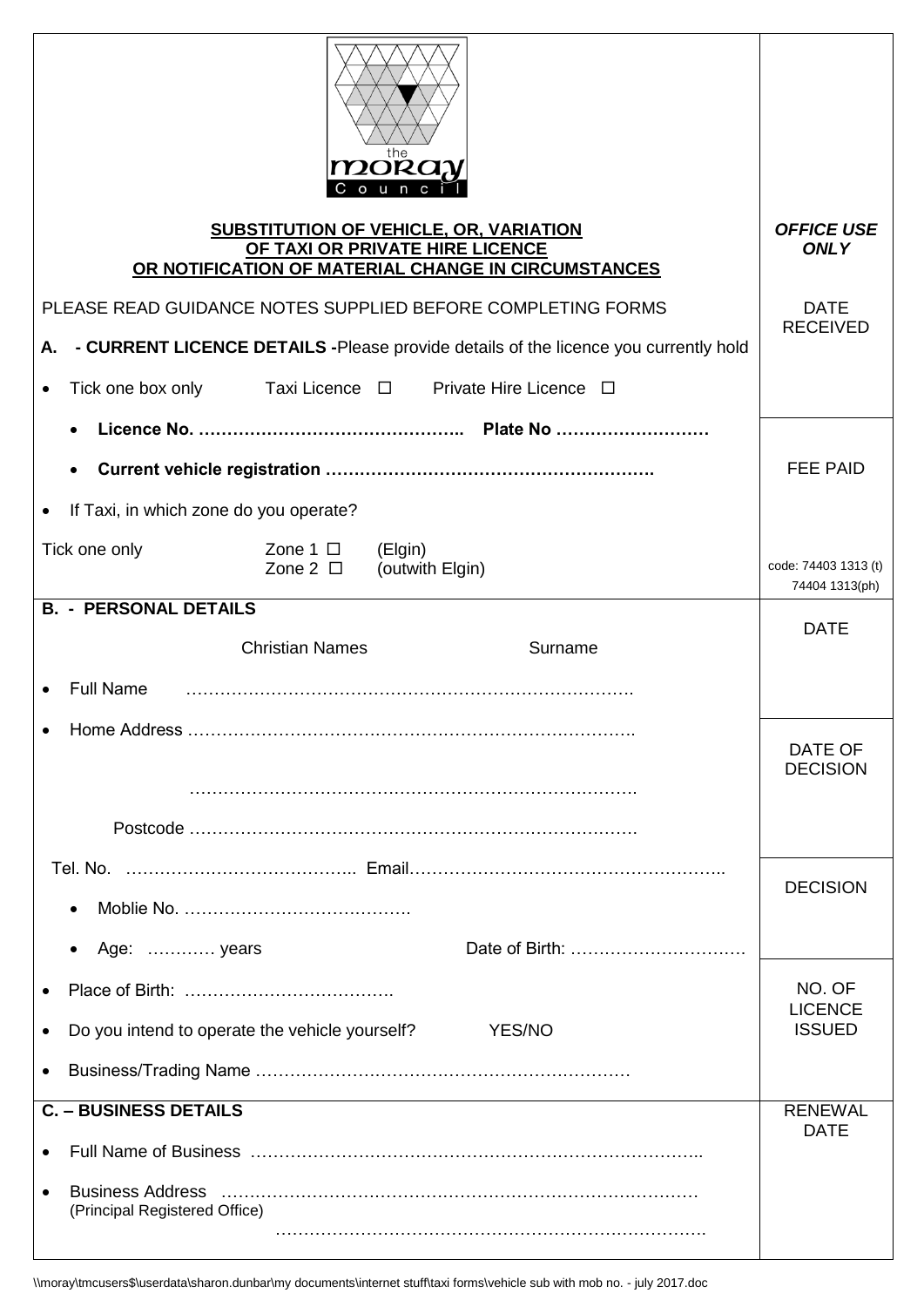|                                                        |                                                                                                                     | Firm<br>Partnership    | ப<br>$\Box$<br>□ |
|--------------------------------------------------------|---------------------------------------------------------------------------------------------------------------------|------------------------|------------------|
|                                                        |                                                                                                                     | <b>Limited Company</b> |                  |
| management of the business                             | Please complete details of all Directors, Partners or other persons responsible for the                             |                        |                  |
| (1)                                                    |                                                                                                                     |                        |                  |
| <b>Home Address</b><br>(include postcode)              |                                                                                                                     |                        |                  |
|                                                        |                                                                                                                     |                        |                  |
| $\bullet$<br>(2)                                       |                                                                                                                     |                        |                  |
|                                                        |                                                                                                                     |                        |                  |
| <b>Home Address</b><br>$\bullet$<br>(include postcode) |                                                                                                                     |                        |                  |
| Age:  years                                            |                                                                                                                     |                        |                  |
|                                                        |                                                                                                                     |                        |                  |
|                                                        | [Continue on separate sheet if necessary]                                                                           |                        |                  |
|                                                        | Please complete details of employee or agent who is to carry on day to day management of business                   |                        |                  |
| • Full Name                                            |                                                                                                                     |                        |                  |
|                                                        |                                                                                                                     |                        |                  |
|                                                        |                                                                                                                     |                        |                  |
| Postcode                                               |                                                                                                                     |                        |                  |
|                                                        |                                                                                                                     |                        |                  |
| Age:  years<br>$\bullet$                               |                                                                                                                     |                        |                  |
|                                                        |                                                                                                                     |                        |                  |
|                                                        | D - NEW VEHICLE DETAILS - Complete if you wish to substitute the vehicle currently licensed with<br>another vehicle |                        |                  |
| <b>Registration Number:</b>                            |                                                                                                                     |                        |                  |
|                                                        |                                                                                                                     |                        |                  |
| $\bullet$                                              |                                                                                                                     |                        |                  |
|                                                        |                                                                                                                     |                        |                  |
|                                                        |                                                                                                                     |                        |                  |